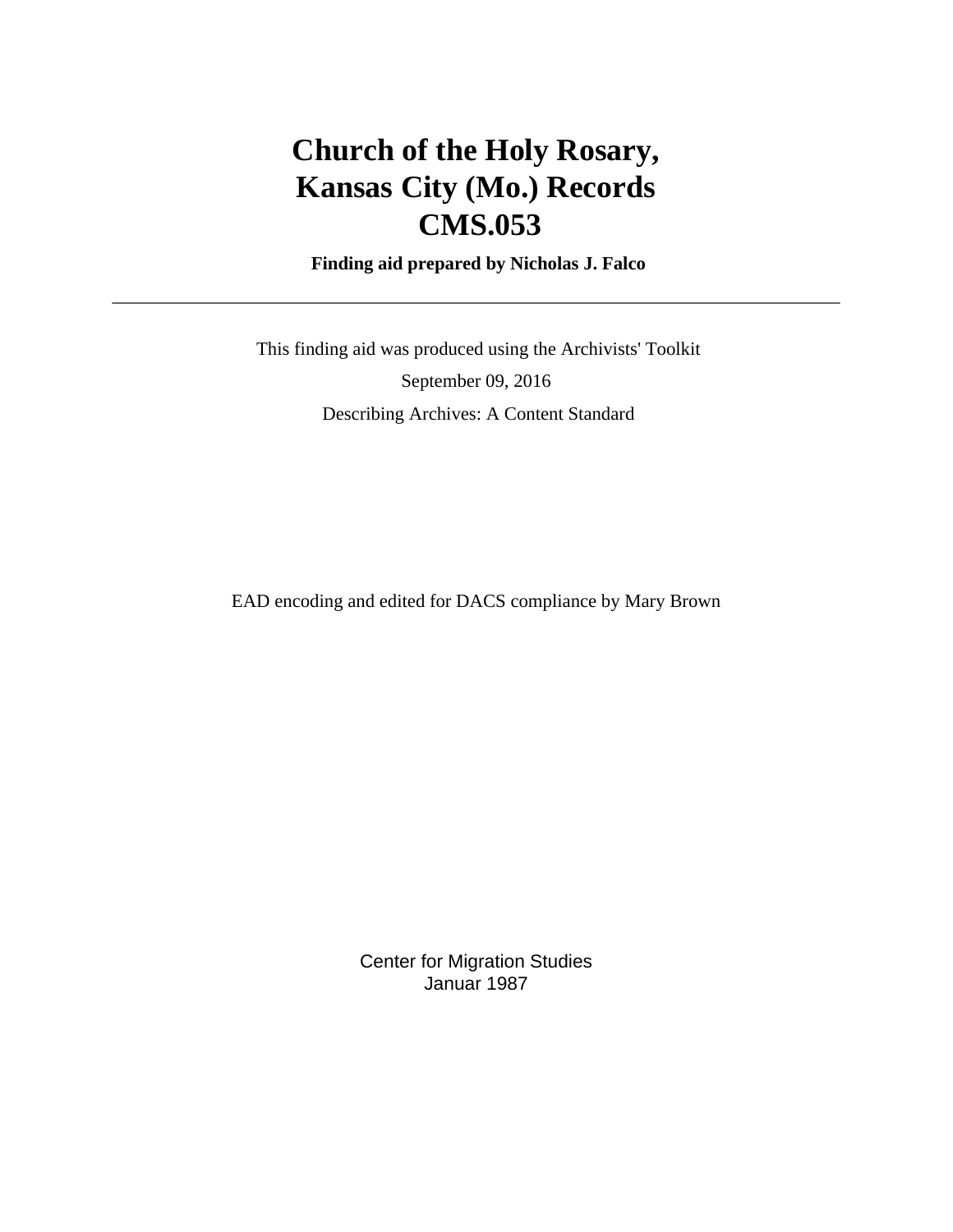# **Table of Contents**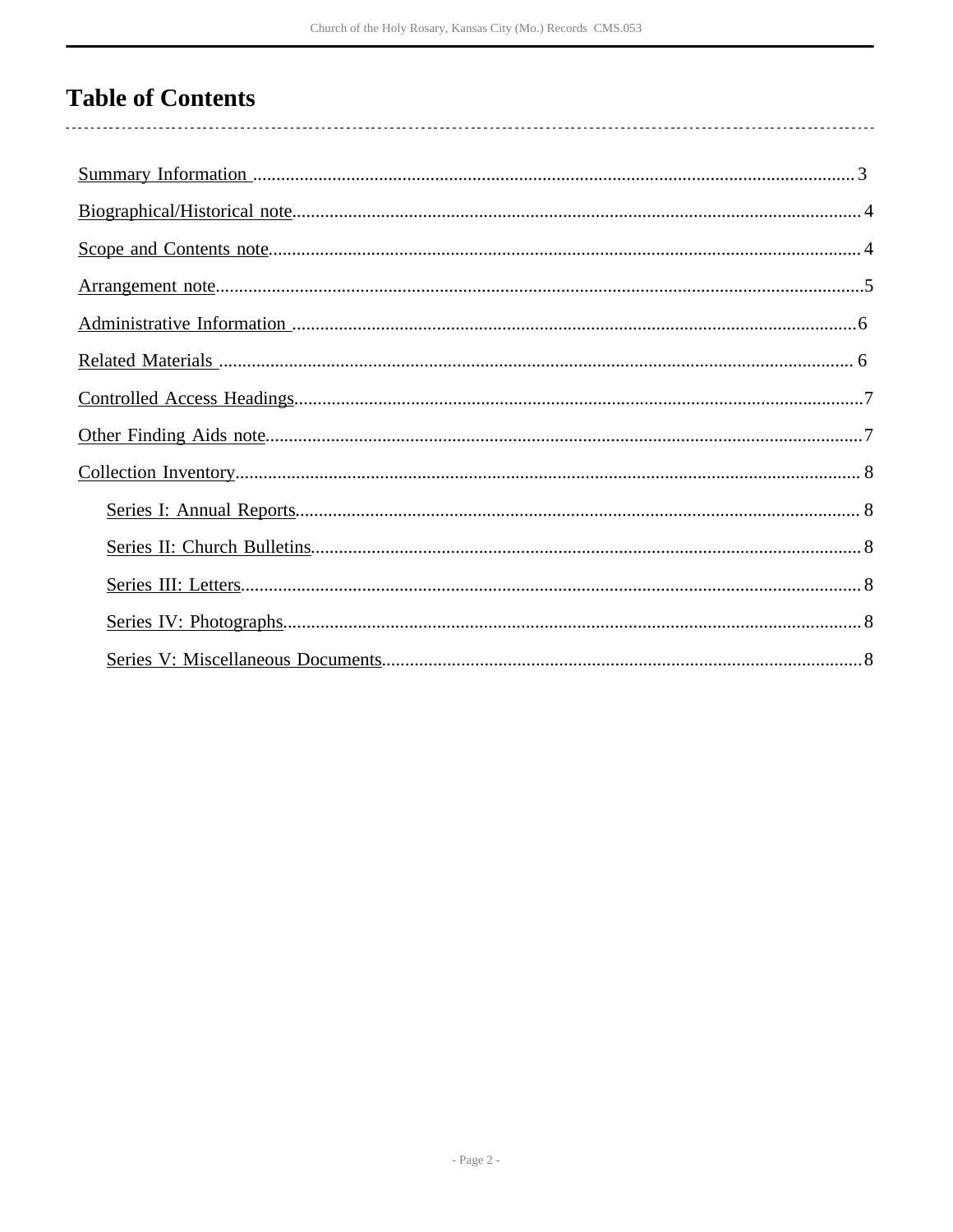## <span id="page-2-0"></span>**Summary Information**

 $\overline{a}$ 

| <b>Repository</b>                                             | <b>Center for Migration Studies</b>                                                                                                                                                                                                                                                   |  |
|---------------------------------------------------------------|---------------------------------------------------------------------------------------------------------------------------------------------------------------------------------------------------------------------------------------------------------------------------------------|--|
| <b>Title</b>                                                  | Church of the Holy Rosary, Kansas City (Mo.) Records                                                                                                                                                                                                                                  |  |
| Date [bulk]                                                   | Bulk, 1921-1941                                                                                                                                                                                                                                                                       |  |
| Date [inclusive]                                              | 1921-1946, 1967                                                                                                                                                                                                                                                                       |  |
| <b>Extent</b>                                                 | 0.25 Linear feet 1 half-document box                                                                                                                                                                                                                                                  |  |
| <b>Location note</b>                                          | CMS.053 is housed at the Saint Charles Province of the Society of Saint<br>Charles-Scalabrinians, 27 Carmine Street, New York, New York 10014.                                                                                                                                        |  |
| Language                                                      | English                                                                                                                                                                                                                                                                               |  |
| Language of Materials note CMS.053 is in English and Italian. |                                                                                                                                                                                                                                                                                       |  |
| <b>Abstract</b>                                               | CMS.053 documents, via annual diocesan reports, correspondence,<br>photographs and publications, the activities between 1926 and 1941 at the<br>Roman Catholic parish of Our Lady of the Rosary, founded to provide<br>pastoral care for Italian immigrants in Kansas City, Missouri. |  |

#### **Preferred Citation note**

Center for Migration Studies of New York; Church of the Holy Rosary, Kansas City (Mo.) Records (CMS.053); Box 1; Folder.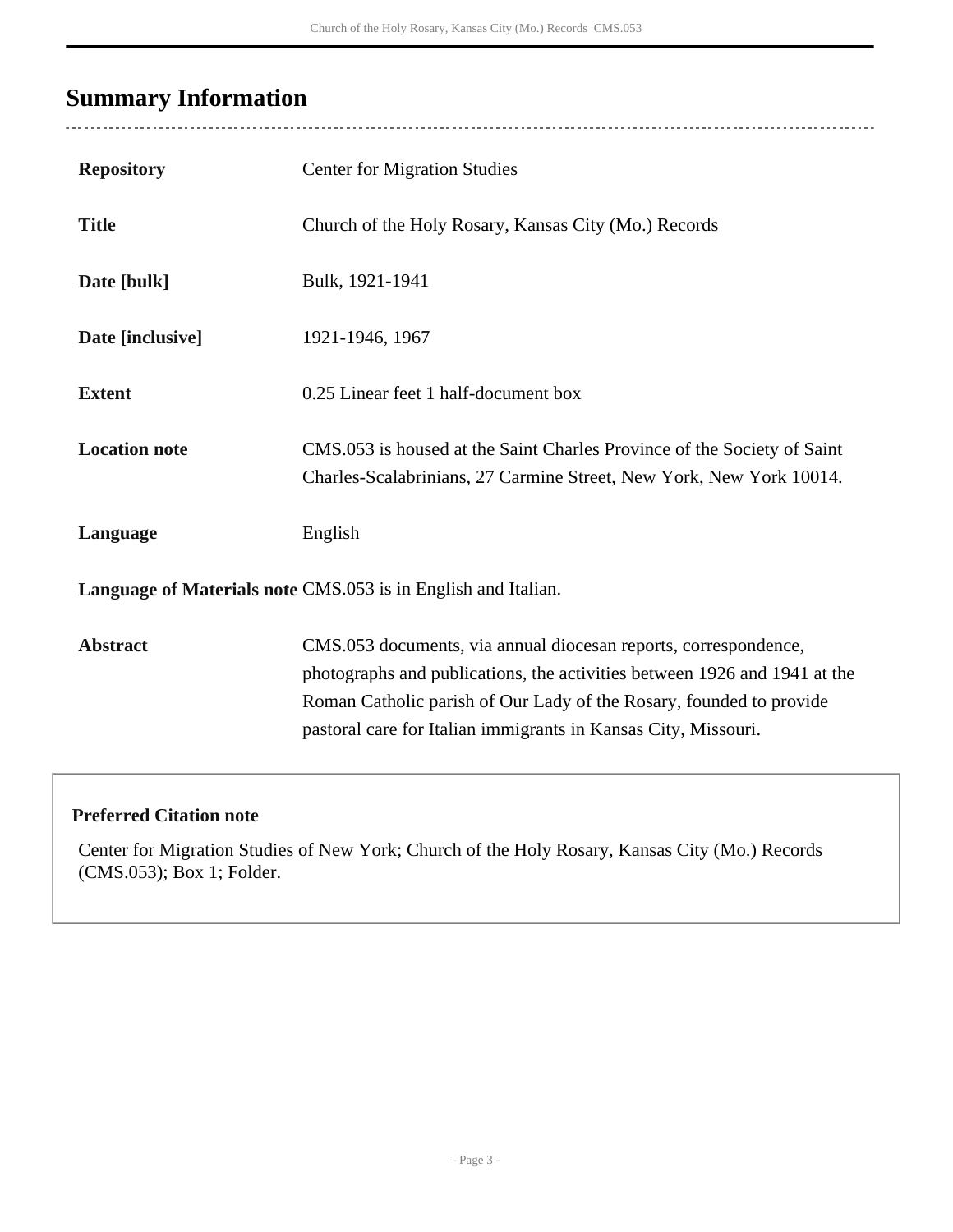### <span id="page-3-0"></span>**Biographical/Historical note**

The congregation for Holy Rosary was first gathered in 1890 when Father Ferdinand Santipolo came to Kansas City, Missouri. Santipolo was a member of a new congregation of male religious, founded by Blessed Bishop John Baptist Scalabrini in Piacenza in northwest Italy in 1887 to provide pastoral care for migrants in transit and in their new homes. The order came to be known as the Society of Saint Charles-Scalabrinians, after the patron saint Scalabrini chose for it and after the founder the members revered. The Scalabrinians began their work with Italian migrants; hence Father Santipolo's mission. Holy Rosary's church opened in 1895, its parochial school in 1896, and its Don Bosco Community Center, named for another great nineteenth-century Italian saint, in 1941. The neighborhood remained a solidly Italian one through World War II, the years documented in this collection.

### <span id="page-3-1"></span>**Scope and Contents note**

CMS.053 documents the activities at the Italian American Roman Catholic Church of the Holy Rosary, Kansas City, Missouri. Although the parish's congregation was gathered in 1890, the first church building the congregation owned was erected in 1895, and a parochial school was established in 1896, the collection documents the period from the 1920s to the 1950s, possibly because Holy Rosary enjoyed a period of clerical stability then: Father Luigi Franchinotti came to the parish in 1921 and served as pastor from that date until 1942; his assistant, Father Luigi Donanzan, succeeded him. Thus, the collection covers another significant event in construction at Holy Rosary, the opening of the parish's Don Bosco Center (for youth outreach and social activities) in 1941.

The most comprehensive part of the collection is Series I, which contains annual financial and spiritual reports for 1921-1925, 1927 and 1929-1940, in English and Italian. These reports are supplemented by Series of a more fragmentary nature. Series II contains church bulletins for December 1931, 21 July 1940, 18 May 1941, 17 March 1946 and 31 March 1946. Series II also suggests some of the difficulties of this collection. CMS and Holy Rosary in Kansas City are both missions of the Scalabrini Fathers, a congregation of male religious founded in 1887 to minister to migrants in transit and in their new homes. However, CMS is a mission of the Saint Charles (eastern Western Hemisphere) province and Holy Rosary is a mission of the Saint John the Baptist (western Western Hemisphere) province. Saint John the Baptist province had other parishes named Holy Rosary, and, as the Saint Charles province was unfamiliar with the parishes, material from them sometimes got mixed up. The December 1931 bulletin in this series from "Holy Rosary" is probably Holy Rosary in Winnipeg, Manitoba, Canada.

The Letters Series may have been gathered by Father Luigi Franchinotti in the course of answering a request from Father Silvano Tomasi regarding the history of Holy Rosary in Kansas City. The Series includes a 1931 letter from the Sacred Consistorial Congregation to Father Franchinotti; two 1935 form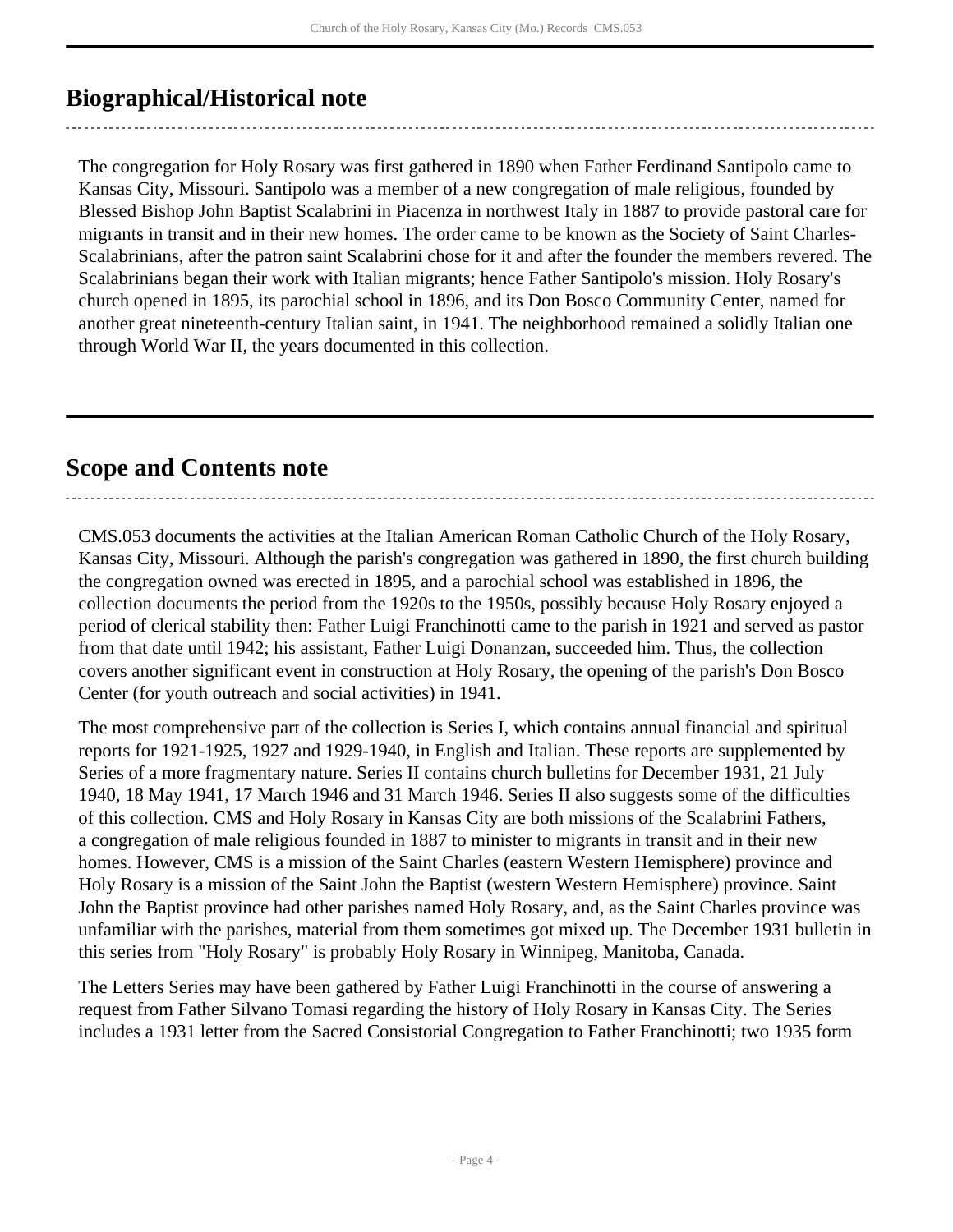letters from the Italian Colonial Committee to the parishioners regarding raising funds to redecorate the parish church; a 1940 letter from the Missionary Zelatrices to Father Franchinotti regarding the staffing of his parochial school; a May 4, 1941, letter from Kansas City's Bishop Edwin O' Hara to Father Franchinotti; the May 15, 1967 letter in which Father Silvano Tomasi makes the plea for historic materials; and a draft of a November 13, 1967, letter from Father Franchinotti to Father Silvano Tomaso in which he describes life in the parish during the period of Prohibition.

The Photographs Series may have been gathered by Father Luigi Donanzan, one of three brothers who joined the Scalabrinians from their home in Italy in the 1940s and served in various part of the United States during the second half of the twentieth century; evidence for this argument is that the Series consists of twenty images, mostly from the 1950s, most of them of events or of the church, and the only priest shows is Father Donanzan himself, broadcasting "The Italian Catholic Hour" on radio station KCKN out of Kanasas City.

The Miscellaneous Documents Series covers the years 1930s and 1940s. It includes: invitations to activities and concerts of sacred music from the 1930s; September 8, 1940, programs for the laying of the cornerstone for the Don Bosco Community Center; a 1942 golden anniversary history of the parish; January 3, 1949 programs for the rededication of the parish church after a devastating fire; two photographs that seem to be of participants in a beauty pageant; and two undated posters inviting the public to a Carnival and a Popularity Contest.

### <span id="page-4-0"></span>**Arrangement note**

CMS.053 is arranged into five Series: Series I: Annual Reports Series II: Church Bulletins Series III: Letters Series IV: Photographs Series V: Miscellaneous Documents Series I: Annual Reports Series II: Church Bulletins Series III: Letters Series IV: Photographs Series V: Miscellaneous Documents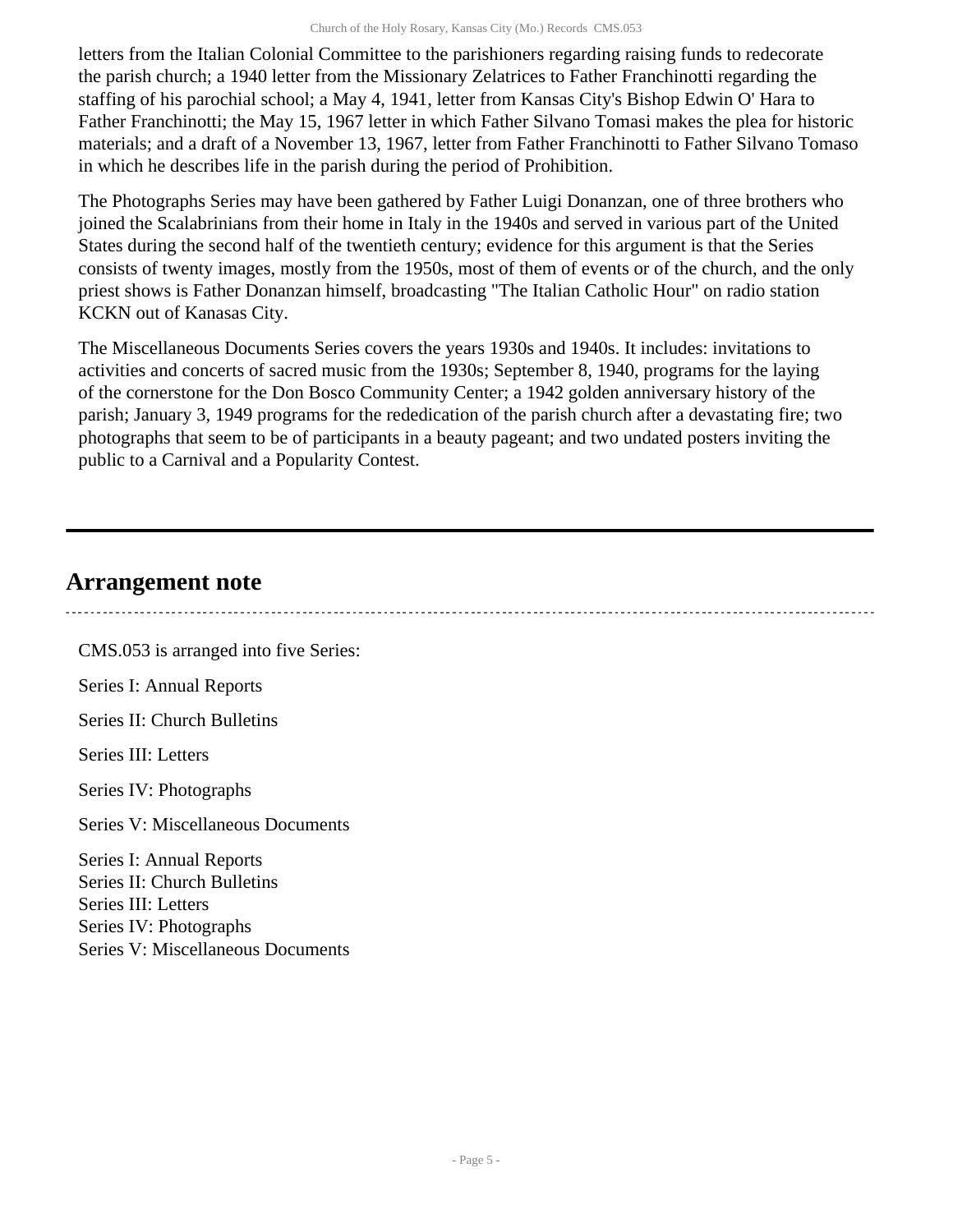### <span id="page-5-0"></span>**Administrative Information**

#### **Publication Information**

Center for Migration Studies Januar 1987

#### **Conditions Governing Access note**

Open to researchers by appointment.

#### **Conditions Governing Use note**

Copyright is owned by the Center for Migration Studies. Permission to publish materials must be requested before use.

#### **Immediate Source of Acquisition note**

In the 1970s, the Rev. Silvano Tomasi, c.s., Provincial of the Saint Charles Province of the Society of Saint Charles-Scalabrinians, called on members of the province stationed in parishes and other institutions to forward historical material to the newly established Center for Migration Studies. Although the Church of the Holy Rosary in Kansas City, Missouri, was part of another Scalabrini Province, the Province of Saint John the Baptist, headquartered in Chicago, it heeded the call and deposited this material with CMS.

#### **Processing Information note**

In 2016, Mary Brown entered CMS.053 into the Archivists' Toolkit in compliance with DACS. The original finding aid is available in print upon request.

### <span id="page-5-1"></span>**Related Materials**

#### **Related Archival Materials note**

CMS.053 covers a mission of the Province of Saint John the Baptist of the Society of Saint Charles-Scalabrinians. There is some material on the parish in the records of the order's Province of Saint Charles, CMS.078 and its addendae. The parish and province may have more information. For the parish, contact Church of the Holy Rosary, 911 Missouri Avenue, Kansas City, Missouri 64106, (816) 842-5440, http:// www.hrkcmo.org/ For the province, contact Province of Saint John the Baptist Provincial House, 546 N. East Avenue, Oak Park, IL 60302, (708) 386-4430, http://www.scalabrinians.org/website/ProvinceSGB/ Provincial/index.html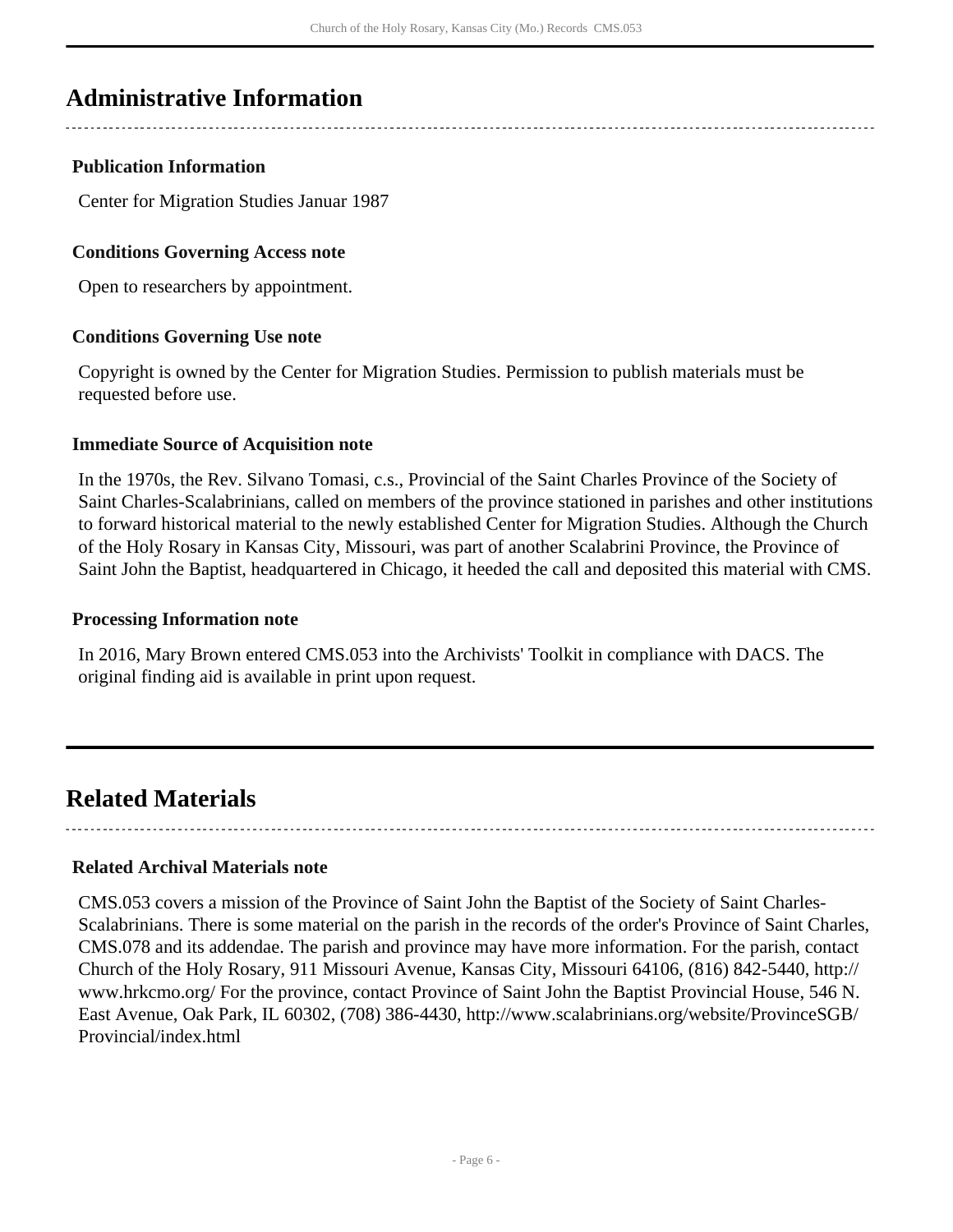## <span id="page-6-0"></span>**Controlled Access Headings**

#### **Corporate Name(s)**

- Kansas City (Mo.).
- Scalabrinians.

#### **Subject(s)**

 $\sim$ 

- Church records and registers |z Kansas City |z Missouri
- Church work with immigrants |z Catholic Church.
- Italian Americans |z Missouri

## <span id="page-6-1"></span>**Other Finding Aids note**

The original inventory is available in print upon request.